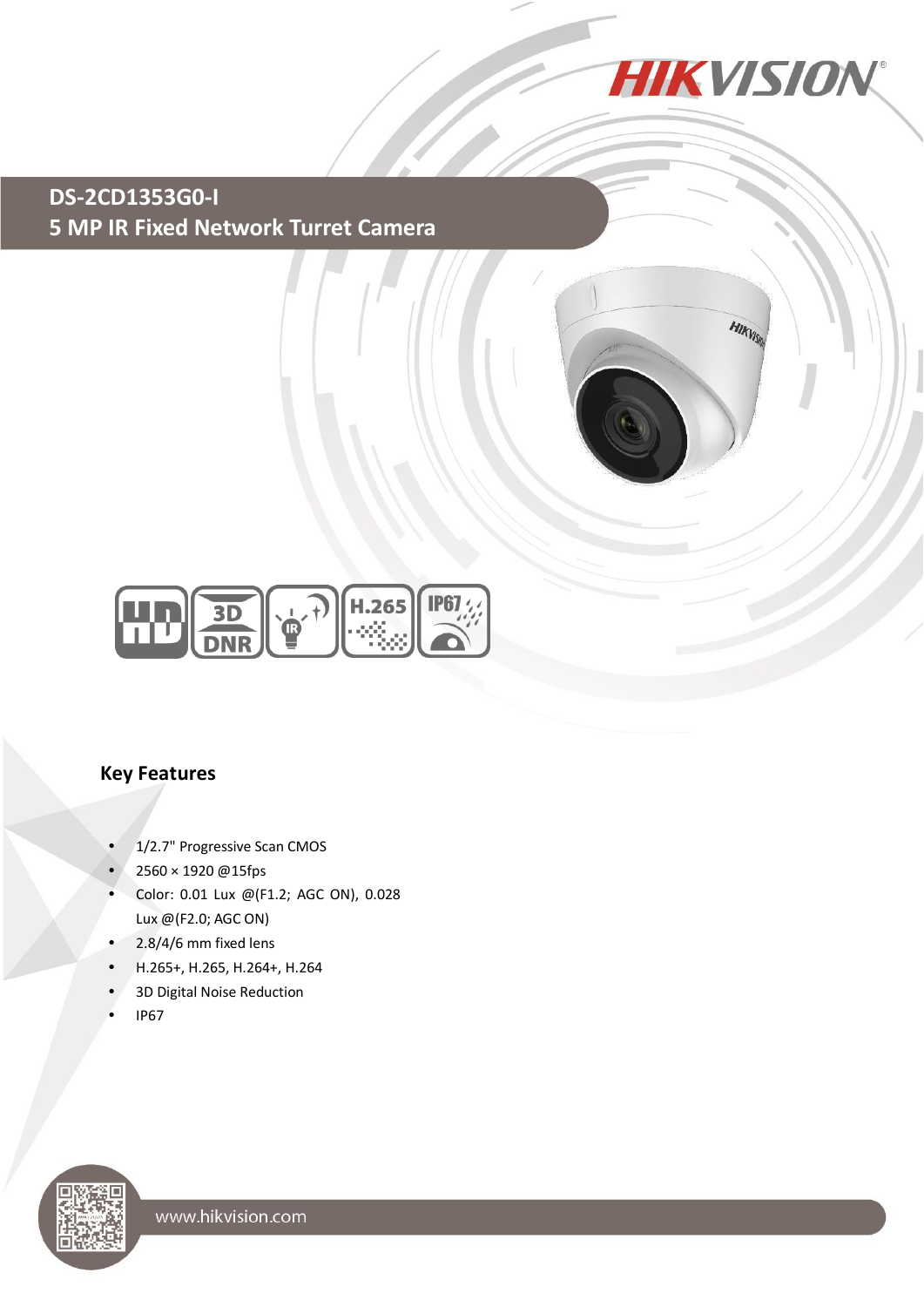

# **Specifications**

Y

| Camera                                                                                                    |                                                                                                                                                                                               |  |
|-----------------------------------------------------------------------------------------------------------|-----------------------------------------------------------------------------------------------------------------------------------------------------------------------------------------------|--|
| Image Sensor                                                                                              | 1/2.7" Progressive Scan CMOS                                                                                                                                                                  |  |
| Min. Illumination                                                                                         | Color: 0.01 Lux @(F1.2; AGC ON), 0.028 Lux @(F2.0; AGC ON)                                                                                                                                    |  |
| Shutter Speed                                                                                             | 1/3 s to 1/100,000 s                                                                                                                                                                          |  |
| Slow Shutter                                                                                              | Yes                                                                                                                                                                                           |  |
| Auto-Iris                                                                                                 | No                                                                                                                                                                                            |  |
| Day & Night                                                                                               | <b>IR Cut Filter</b>                                                                                                                                                                          |  |
| Digital Noise Reduction                                                                                   | 3D DNR                                                                                                                                                                                        |  |
| Wide Dynamic Range                                                                                        | 120 dB                                                                                                                                                                                        |  |
| 3-Axis Adjustment                                                                                         | Pan: 0° to 360°, tilt: 0° to 75°, rotate: 0° to 360°                                                                                                                                          |  |
| Lens                                                                                                      |                                                                                                                                                                                               |  |
| Focal Length                                                                                              | $2.8/4/6$ mm                                                                                                                                                                                  |  |
| Aperture                                                                                                  | F <sub>2.0</sub>                                                                                                                                                                              |  |
| Focus                                                                                                     | Fixed                                                                                                                                                                                         |  |
| <b>FOV</b>                                                                                                | 2.8 mm, horizontal FOV: 100°, vertical FOV: 74°, diagonal FOV: 130°                                                                                                                           |  |
|                                                                                                           | 4 mm, horizontal field of view: 75°, vertical FOV: 55°, diagonal FOV: 98°<br>6 mm, horizontal field of view: 49°, vertical FOV: 37°, diagonal FOV: 60°                                        |  |
| Lens Mount                                                                                                | M12                                                                                                                                                                                           |  |
|                                                                                                           |                                                                                                                                                                                               |  |
| IR                                                                                                        |                                                                                                                                                                                               |  |
| IR Range                                                                                                  | Up to 30 m                                                                                                                                                                                    |  |
| Wavelength                                                                                                | 850nm                                                                                                                                                                                         |  |
| <b>Compression Standard</b>                                                                               |                                                                                                                                                                                               |  |
| Video Compression                                                                                         | Main stream: H.265/H.264<br>Sub-stream: H.265/H.264/MJPEG                                                                                                                                     |  |
| H.264 Type                                                                                                | Baseline Profile/Main Profile/High Profile                                                                                                                                                    |  |
| $H.264+$                                                                                                  | Main stream supports                                                                                                                                                                          |  |
| <b>H.265 Type</b>                                                                                         | Main Profile                                                                                                                                                                                  |  |
| $H.265+$                                                                                                  | Main stream supports                                                                                                                                                                          |  |
| Video Bit Rate                                                                                            | 32 Kbps to 8Mbps                                                                                                                                                                              |  |
| <b>Smart Feature-set</b>                                                                                  |                                                                                                                                                                                               |  |
| Region of Interest                                                                                        | Support 1 fixed region for main stream and sub-stream                                                                                                                                         |  |
| <b>Image</b>                                                                                              |                                                                                                                                                                                               |  |
| Max. Resolution                                                                                           | $2560 \times 1920$                                                                                                                                                                            |  |
| Main Stream                                                                                               | 50Hz:12.5fps (2560 × 1920), 20fps (2560 × 1440), 25fps (2304 × 1296, 1920 × 1080, 1280 × 720)<br>60Hz: 15fps (2560 × 1920), 20fps (2560 × 1440), 30fps (2304 × 1296, 1920 × 1080, 1280 × 720) |  |
| Sub Stream                                                                                                | 50Hz: 25fps (640 × 480, 640 × 360, 320 × 240)<br>60Hz: 30fps (640 × 480, 640 × 360, 320 × 240)                                                                                                |  |
| Image Enhancement                                                                                         | BLC/3D DNR                                                                                                                                                                                    |  |
| <b>Image Settings</b>                                                                                     | Saturation, brightness, contrast and sharpness are adjustable via client software and web browser                                                                                             |  |
| Day/Night Switch                                                                                          | Auto/Scheduled/Day/Night                                                                                                                                                                      |  |
| * Note: The frame rate of the sub-stream cannot exceed the maximum frame rate of the current main stream. |                                                                                                                                                                                               |  |
| <b>Network</b>                                                                                            |                                                                                                                                                                                               |  |
| Alarm Trigger                                                                                             | Motion detection, video tampering, network disconnected, IP address conflict, illegal login, HDD<br>error, HDD full                                                                           |  |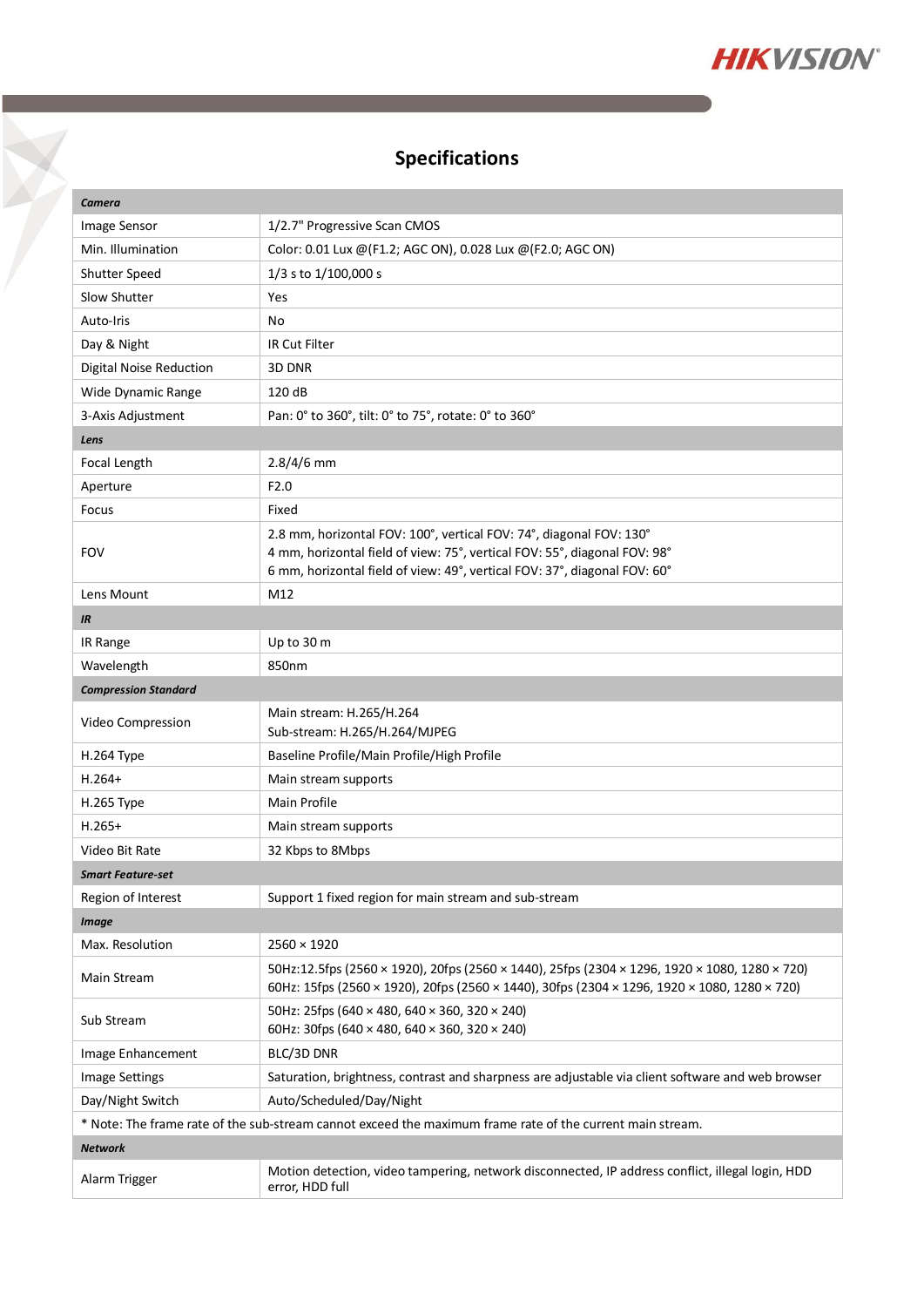

| Network Storage                  | NAS (NFS, SMB/CIFS)                                                                                                                           |
|----------------------------------|-----------------------------------------------------------------------------------------------------------------------------------------------|
| Protocols                        | TCP/IP, ICMP, HTTP, HTTPS, FTP, DHCP, DNS, DDNS, RTP, RTSP, RTCP, PPPOE, NTP, UPnP, SMTP, SNMP,<br>IGMP, QoS, IPv6, UDP, Bonjour, 802.1x      |
| <b>General Function</b>          | Heartbeat, mirror, password protection, privacy mask, watermark, IP address filter                                                            |
| <b>Firmware Version</b>          | V5.5.52                                                                                                                                       |
| API                              | ONVIF(PROFILE S, PROFILE G), ISAPI                                                                                                            |
| Simultaneous Live View           | Up to 6 channels                                                                                                                              |
| User/Host                        | Up to 32 users                                                                                                                                |
|                                  | 3 levels: Administrator, Operator and User                                                                                                    |
| Client                           | iVMS-4200, Hik-Connect, iVMS-5200, iVMS-4500                                                                                                  |
| Web Browser                      | IE8+, Chrome 31.0-44, Firefox 30.0-51, Safari 8.0+                                                                                            |
| <b>Interface</b>                 |                                                                                                                                               |
| <b>Communication Interface</b>   | 1 RJ45 10M/100M self-adaptive Ethernet port                                                                                                   |
| <b>General</b>                   |                                                                                                                                               |
| <b>Operating Conditions</b>      | -30 °C to +60 °C (-22 °F to +140 °F), Humidity 95% or less (non-condensing)                                                                   |
| Power Supply                     | 12 VDC ± 25%<br>PoE: 802.3af, class 3                                                                                                         |
| Power Consumption and<br>Current | 12 VDC, 0.5 A, max. 5 W<br>PoE (802.3af, 36 to 57 V), 0.2 A to 0.1 A, max. 6.5 W                                                              |
| <b>Protection Level</b>          | <b>IP67</b>                                                                                                                                   |
| Material                         | Camera body: metal, bottom base: plastic                                                                                                      |
| <b>Dimensions</b>                | Camera: $\emptyset$ 110 mm × 93.2 mm (4.3" × 3.7")<br>With package: 150 mm $\times$ 150 mm $\times$ 141 mm (5.9" $\times$ 5.9" $\times$ 5.6") |
| Weight                           | Camera: approx. 400 g (0.9 lb.)<br>With package: approx. $600 g(1.3 lb.)$                                                                     |

### **Available Models:**

DS-2CD1353G0-I(2.8/4/6 mm)

## **Dimensions**



Unit:m m(inch)